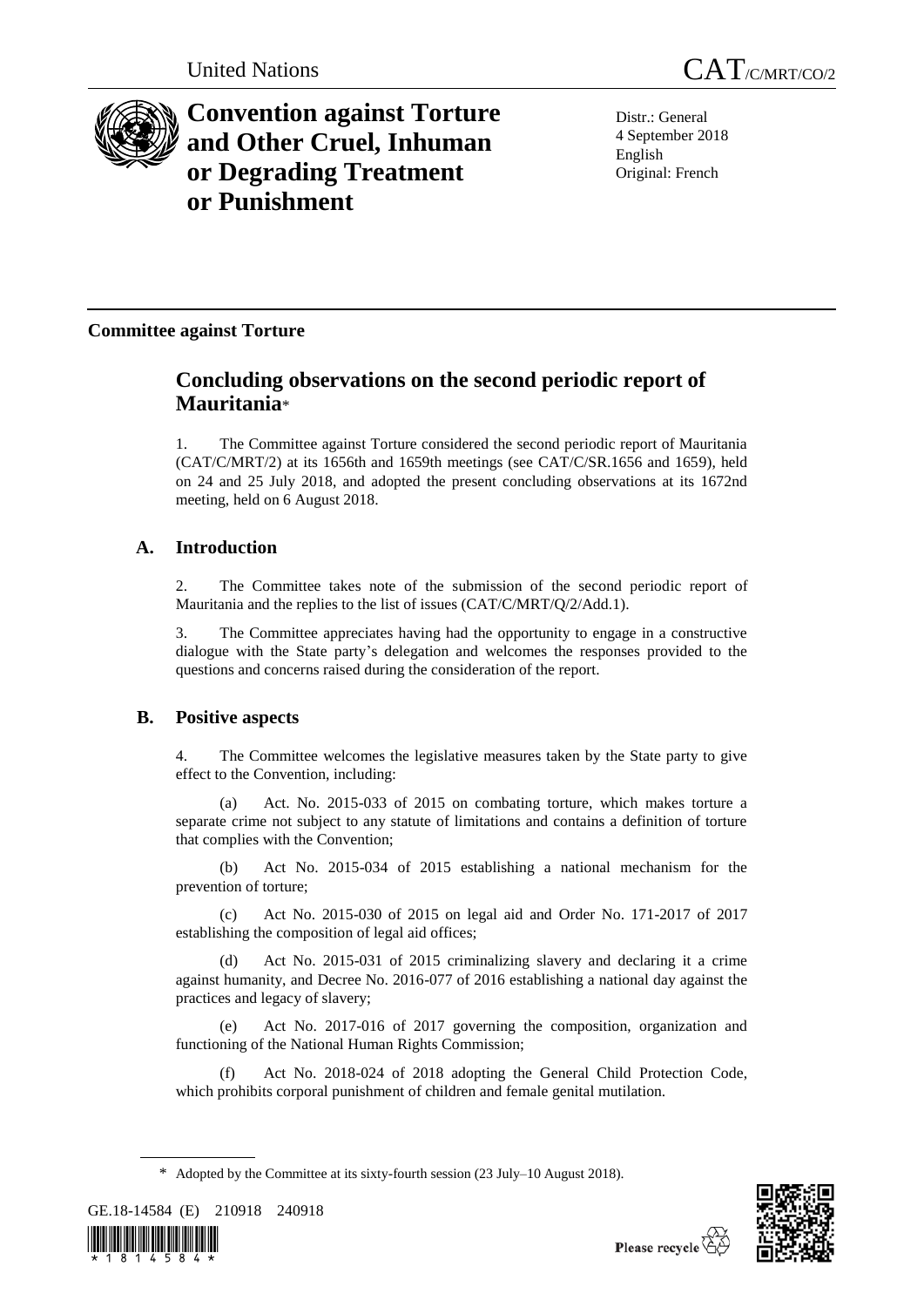5. The Committee also welcomes other steps taken by the State party to give effect to the Convention, including:

(a) The adoption, in 2014, of a national action plan on gender-based violence for the period 2014–2018;

(b) The adoption, in 2014, of a road map for the eradication of the legacy of slavery and contemporary forms of slavery;

(c) The construction of the prison in Bir Moghrein in 2016 and the women's prison in 2017.

6. The Committee expresses its appreciation to the State party for strengthening its cooperation with the special procedures mandate holders of the Human Rights Council. It is also pleased to note the visits conducted within the State party by the Special Rapporteur on torture and other cruel, inhuman or degrading treatment or punishment, the Special Rapporteur on extreme poverty and human rights and the Special Rapporteur on contemporary forms of racism, racial discrimination, xenophobia and related intolerance.

### **C. Principal subjects of concern and recommendations**

## **Pending issues concerning the follow-up procedure**

7. The Committee regrets that some of the recommendations identified for follow-up in its previous concluding observations (CAT/C/MRT/CO/1) have not yet been implemented, and specifically: repeal of the provision under which persons may be held in police custody for up to 15 days, renewable twice, if held in connection with terrorist acts or threats to national security; strengthening of legal safeguards for detainees (para. 10 (c)); improvement of conditions of detention in all of the State party's prisons (paras. 22 (a) and (b)); and the obligation to prosecute and punish perpetrators of acts of torture and illtreatment (para. 18 (a)) (see paras. 9, 15 and 19, below).

#### **Fundamental legal safeguards**

8. While the new Act on combating torture (Act No. 2015-033) ensures all fundamental guarantees from the outset of the deprivation of liberty, the Committee notes with concern that its provisions are rarely applied, if at all, as the provisions of the Code of Criminal Procedure relating to the custodial regime and the laws on terrorism, corruption and narcotics are given precedence by Mauritanian judges. Consequently, persons arrested for the crimes covered by such laws can be held in police custody for lengthy periods, up to a total of 45 days in terrorism cases, without being brought before a judge and without having access to legal counsel. The Committee is of the opinion that such regimes leave the accused vulnerable to a high risk of torture or ill-treatment. The Committee also remains concerned that: (i) the 48 hours of police custody for ordinary cases, renewable once, with authorization, is often extended, as non-working days are not counted as part of the maximum period of custody; (ii) there is no way to challenge the legality of police custody; and (iii) access to a lawyer from the moment when deprivation of liberty begins is guaranteed only if the person requests it; otherwise, the person is assigned a courtappointed defence counsel from the time of appearance before a judge, but only in criminal cases. The Committee is concerned that the right to counsel is blocked by the very limited number of lawyers and their concentration in the capital. As for detainees' access to medical examinations, the Committee is concerned about reports that they are denied access to a doctor upon admission to places of detention and about cases where guards have been present during examinations. The Committee is also concerned about reports it has received that registers have not been properly kept and are sometimes completed retrospectively, while noting plans to computerize the registers kept by the police (art. 2).

## 9. **The State party should take the necessary measures, including at the legislative level, to:**

Amend the provisions of the Code of Criminal Procedure and the laws **on terrorism, corruption and narcotics that are in conflict with the Act on combating**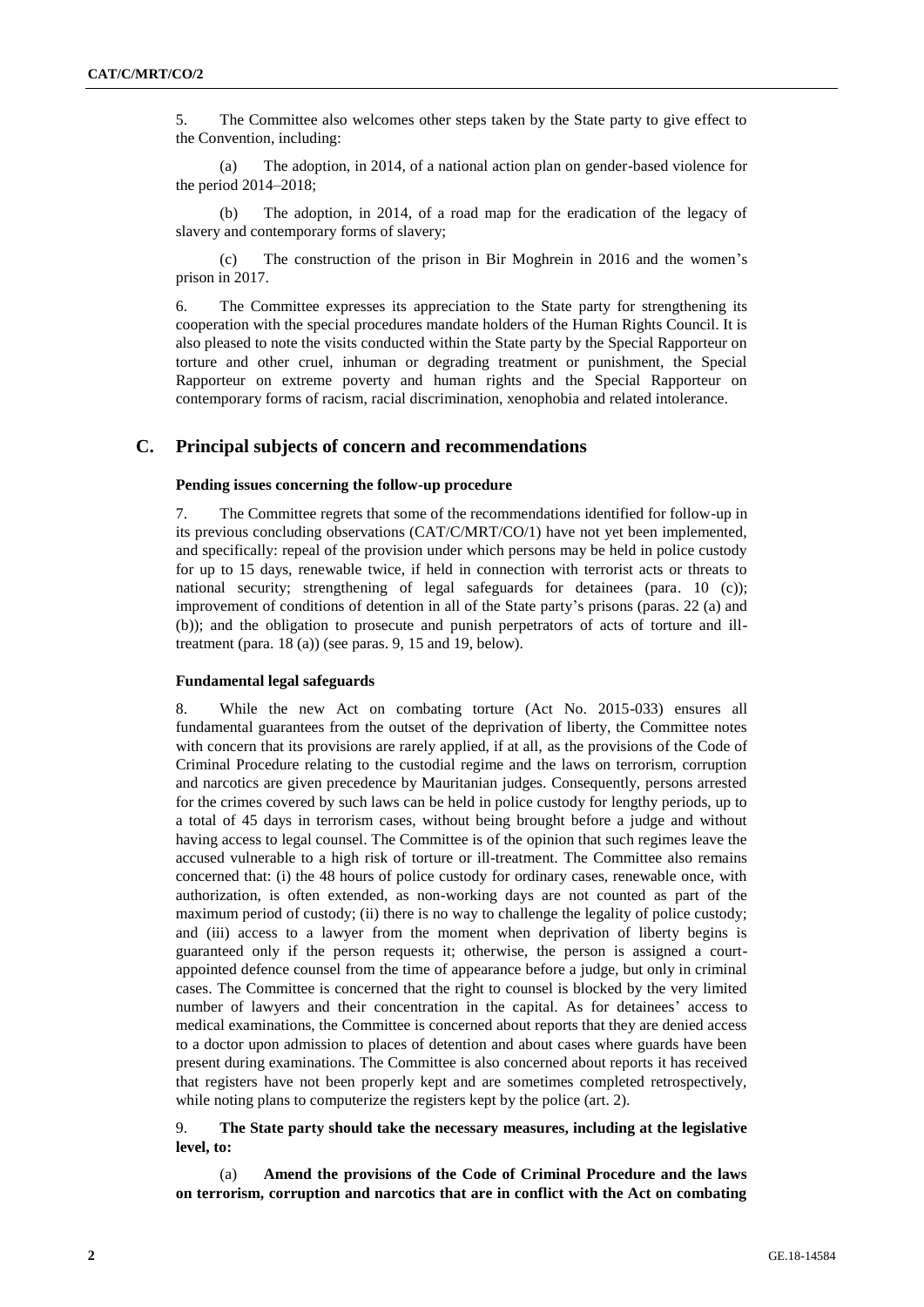**torture, No. 2015-033, and international standards in respect of fundamental guarantees, and increase training and dissemination activities on the Act on combating torture so that professionals in the justice system and law enforcement staff are aware of and understand the latest legislative developments, in accordance with the recommendations of the Special Rapporteur on torture and other cruel, inhuman or degrading treatment or punishment (see A/HRC/34/54/Add.1, para. 117 (c));**

(b) **Ensure that, regardless of the charges, the social situation of the detainees or their nationality, the maximum duration of police custody does not extend beyond 48 hours, including non-working days, and that it is renewable once where there are exceptional circumstances duly justified by tangible evidence. Detainees must be brought before a judge at the end of police custody and must be able to challenge the legality or necessity of detention at any stage of the proceedings;**

(c) **Guarantee that all detainees, whatever the charges brought against them and whatever their social situation or nationality, benefit from the fundamental legal guarantees provided under the Act on combating torture, No. 2015-033, from the outset of their deprivation of liberty, in particular the right: (i) to be informed without delay of the reasons for their arrest, the charges and their rights, in a language they understand; (ii) to have prompt and confidential access to an independent lawyer, in particular during police questioning and throughout the procedure, or to receive legal aid; (iii) to request and receive a medical examination without conditions and in full confidentiality, carried out promptly, by qualified medical personnel, upon their arrival at a police station or detention centre, and to have access to an independent medical doctor of their choosing, on request; (iv) to inform a family member or any other person of their choosing about their deprivation of liberty; and (v) to immediately register their arrest in a registry at the place of detention, recording the information required by article 4 of the Act on combating torture and made available to any competent authorities, as well as in a computerized, central registry;** 

(d) **Guarantee that medical personnel report any signs of torture or illtreatment to an independent investigation body, with full confidentiality and without risk of reprisals. The State party should compile statistical data on the number of cases identified through this mechanism and detailed information on the outcome of investigations concerning such cases;**

(e) **Provide the necessary resources to ensure access by all indigent persons to legal aid, in all regions and at all stages of the criminal procedure, regardless of the sentences that they may face and their nationality (see A/HRC/34/54/Add.1, para. 119 (c));** 

(f) **Systematically verify that State officials respect, in practice, all legal guarantees and scrupulously keep registers, and punish any violations.**

## **Counter-terrorism and incommunicado detention or detention at unofficial places of detention**

10. Recalling its previous recommendation (see CAT/C/MRT/CO/1, para. 10), the Committee remains concerned that Act No. 2010-035 on combating terrorism has not yet been amended to restrict the vague scope of the definition of terrorist acts, as recommended by the assessment of the Executive Directorate of the United Nations Counter-Terrorism Committee (see CAT/C/MRT/2, para. 22). The Committee is also concerned about reliable reports that suspects of terrorism are often arrested and held in incommunicado detention in unofficial places of detention and subjected to torture in order to extract confessions. Notwithstanding the fact that the State party denies the existence of unofficial places of detention, the Committee notes with concern that the Special Rapporteur on torture and other cruel, inhuman or degrading treatment or punishment was denied access to one such facility during his visit to Mauritania. While noting the investigation conducted at the police station of the fourth arrondissement of Nouakchott, the Committee regrets that the State party has not specified whether, apart from in the case in question, investigations have been automatically initiated into allegations of the presumed use of unofficial detention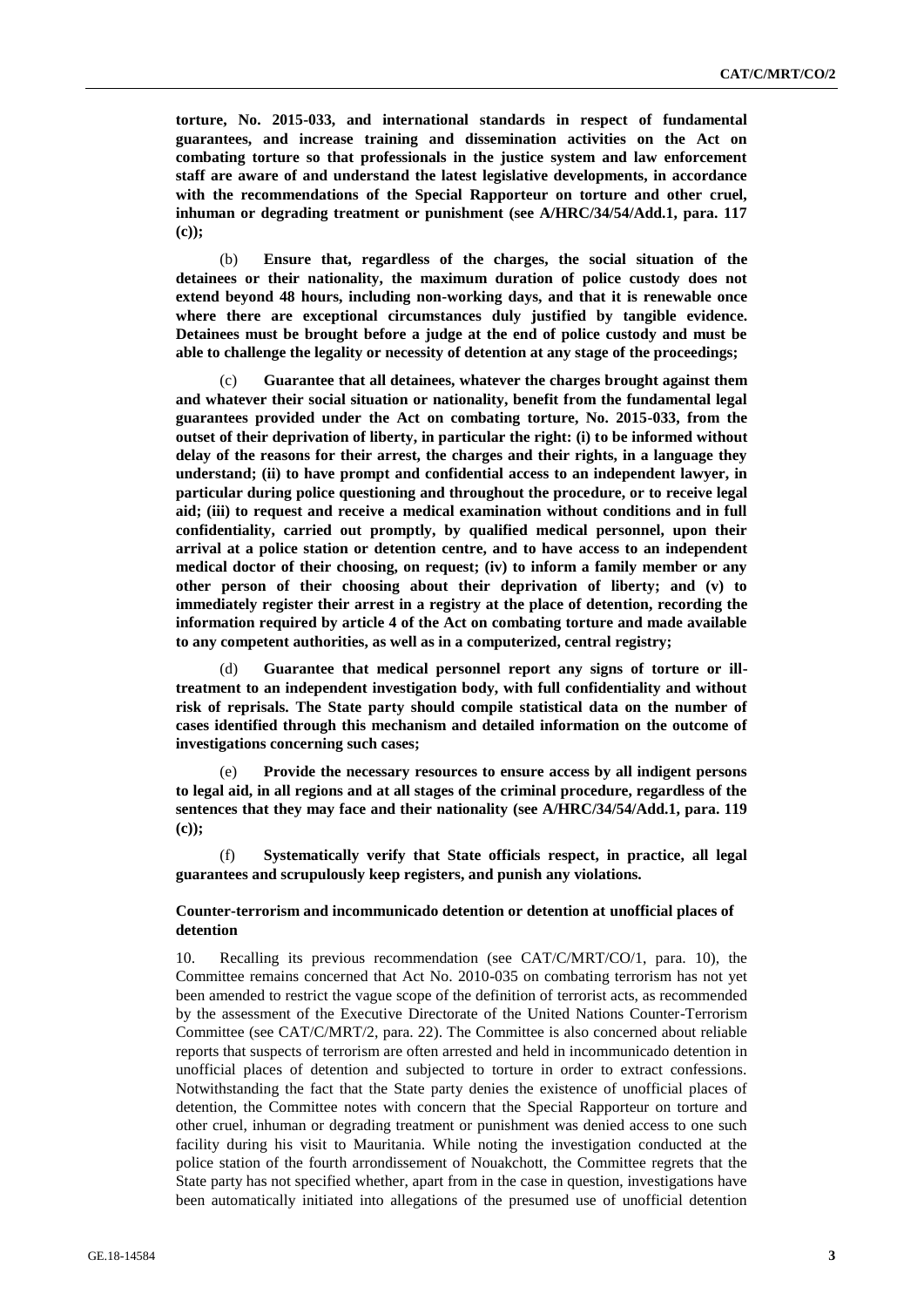centres. It also regrets that the State party continues to deny that the detention of Senator Mohamed Ould Ghadde was arbitrary, despite the opinion of the United Nations Working Group on Arbitrary Detention (arts. 2, 11 and 12).

11. **The State party should take the necessary measures, including at the legislative level, to:** 

(a) **End the practice of incommunicado detention and ensure that no one is detained in a secret or unofficial place of detention. The State party should ensure that prosecutors promptly review all detention carried out under the Act on combating terrorism by ensuring that detainees are charged and tried as soon as possible and that those who are not to be charged are immediately released. If detention is justified, detainees should be formally accounted for and held at official places of detention, with access to the fundamental legal guarantees recognized in Act No. 2015-033;** 

(b) **Automatically carry out investigations into the existence of unofficial places of detention and allegations of incommunicado detention, identify those responsible and bring them to justice, and provide redress to the victims, including Senator Mohamed Ould Ghadde (see A/HRC/WGAD/2018/33, paras. 63 and 64);**

(c) **Ensure that all legislation related to combating terrorism is in full conformity with the Convention and international standards.** 

#### **Use of torture and ill-treatment during arrest and detention**

12. Despite the State party's contention in its written replies that reports of torture by the police and the gendarmerie are unfounded, the Committee remains concerned about corroborating information from reliable sources and from the Special Rapporteur on torture and other cruel, inhuman or degrading treatment or punishment that torture remains a widespread practice in these services, particularly during arrest, police custody and transfers, irrespective of the nature of the alleged offence, and is of a systematic nature in the context of terrorist offences. It is also concerned about reports that, despite some improvements, investigators are unable to conduct thorough investigations and often resort to ill-treatment to extract confessions. The Committee also notes information indicating that prosecutors and investigating judges are rarely accessible to victims in practice, owing to the fact that they fail to carry out regular monitoring of places of police custody, as required by law (arts. 2, 12, 13 and 16).

## 13. **The Committee urges the State party to:**

(a) **Make a public announcement by the highest authorities emphasizing the absolute nature of the ban on torture and that whosoever (i) commits such acts; (ii) orders that they be committed; (iii) is an accomplice to their commission or (iv) tacitly allows them to be committed shall be held personally accountable before the law;**

(b) **Install and ensure the use of video surveillance equipment at all places of police custody, except in cases where detainees' right to privacy or to confidential communication with their lawyer or a doctor may be violated. Such recordings should be kept in secure facilities, monitored by supervisory bodies and made available to investigators, detainees and their lawyers;**

Improve criminal investigation methods to end the practice whereby **confessions are relied on as the primary type of evidence in criminal prosecution;**

(d) **Increase visits to places of deprivation of liberty by prosecutors and investigating judges in order to ensure that every detainee who requests to meet with them can do so.** 

#### **Impunity for acts of torture and ill-treatment and independence of investigations**

14. The Committee remains concerned about consistent information from reliable sources condemning the lack of follow-up to allegations of torture, even when acts of torture are documented and/or publicly reported. The State party recognized the lack of a follow-up to the allegations of torture raised by Abdellahi Matalla Saleck and Mousa Bilal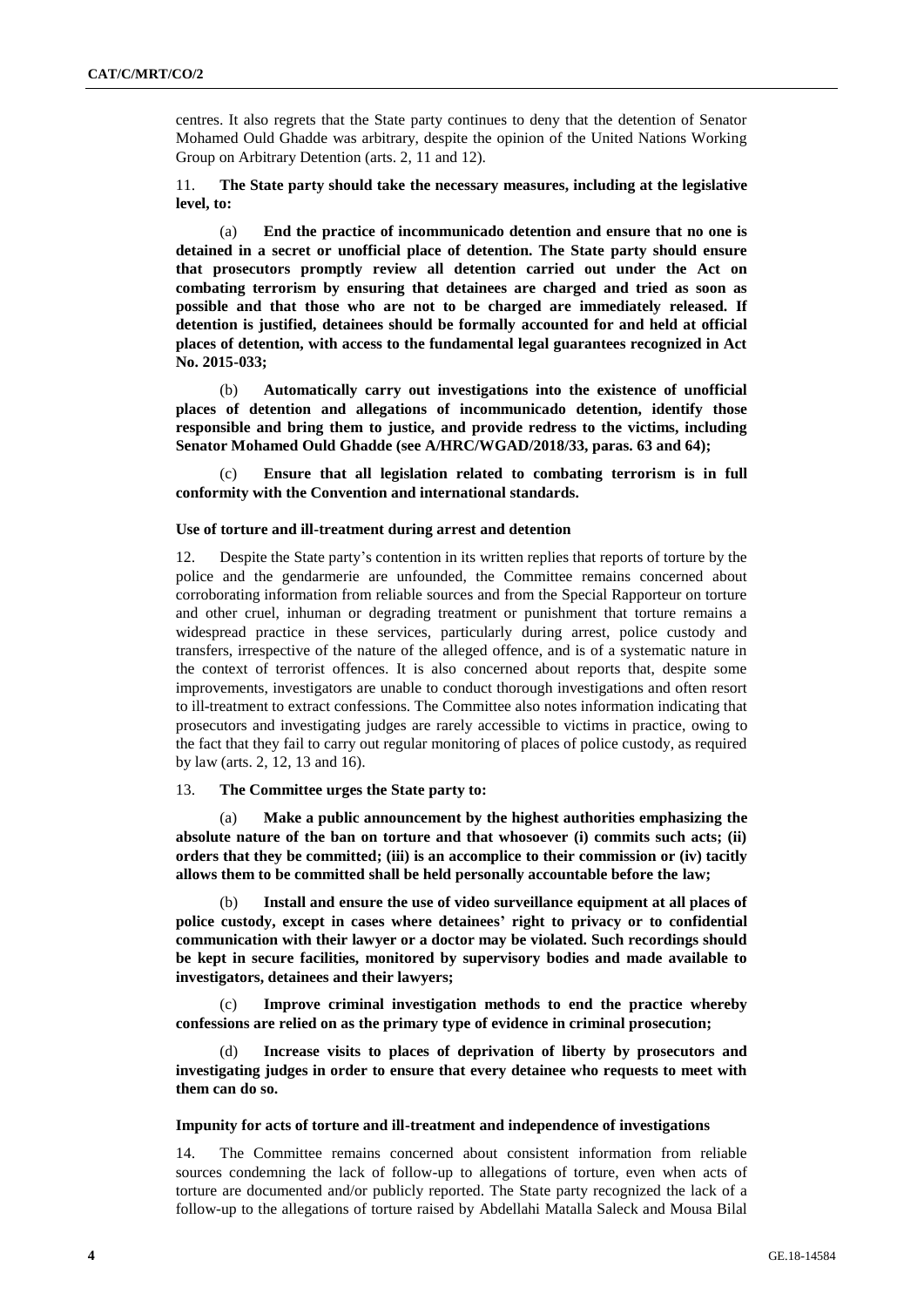Biram before a criminal court, which merely issued a decision declaring its lack of jurisdiction. Recalling its previous recommendation (CAT/C/MRT/CO/1, para. 15), the Committee remains concerned about the fact that the President of the Republic is the head of the Supreme Council of the Judiciary, and consequently is able to interfere in judicial affairs, particularly in cases concerning violations of the Convention by agents of the State. In the light of this information, the Committee is concerned that the State party has reported just three complaints of torture, without providing more information on the contents of these investigations, and only one conviction, dating from 2012, of eight members of the National Guard. The Committee regrets that the State party has not provided statistics on the number of investigations that prosecutors have initiated ex officio or on the basis of information reported by doctors (arts. 2, 12, 13 and 16).

15. **Reiterating its previous recommendations (see CAT/C/MRT/CO/1, paras. 18 and 26), the Committee requests the State party to clarify the number of investigations into allegations of torture that prosecutors have initiated ex officio or on the basis of information provided by doctors. The State party should take the necessary steps to:**

(a) **Ensure that all reported acts of torture or ill-treatment are investigated promptly and impartially by an independent body; that there is no institutional or hierarchical relationship between the investigators and the suspected perpetrators; and that suspected perpetrators are duly brought before a court and, if found guilty, sentenced to punishment commensurate with the gravity of their acts;** 

(b) **Ensure that the authorities launch investigations whenever there are reasonable grounds to believe that an act of torture or ill-treatment has been committed;**

(c) **Ensure that suspected perpetrators of an act of torture or ill-treatment are relieved of their duties immediately and for the duration of the investigation, especially if there is a risk that they could commit further acts such as those of which they are suspected, seek retaliation against the presumed victim or obstruct the investigation;**

(d) **Set up an independent, effective, confidential and accessible mechanism for the lodging of complaints at all places of police detention and prisons and ensure that, in practice, both complainants and victims are protected against reprisals in any form (see A/HRC/34/54/Add.1, para. 118 (j));**

(e) **Guarantee the full independence of the judiciary, ensuring that its operations are free from any pressure or interference from the executive, as mentioned in the previous concluding observations (see CAT/C/MRT/CO/1, para. 15).** 

#### **Inadmissibility of confessions obtained through torture**

16. In light of the allegations of forced confessions mentioned by various sources, the Committee is concerned about the fact that the State party has cited just two cases (cases No. 101/2016 and RP 512/2006) in which evidence was rejected on the grounds that it had been extracted under torture. The Committee remains concerned about reports that prosecutors and judges are reluctant to investigate allegations of torture and ill-treatment. The Committee is also concerned about the lack of forensic expertise to substantiate such allegations, given that there is just one forensic doctor in the country (art. 15).

17. **The State party should take effective steps to ensure that, in practice, evidence obtained under torture or ill-treatment is ruled inadmissible, in accordance with the law. The Committee therefore calls on the State party to ensure that:**

(a) **At all stages of judicial proceedings, when it is alleged that a confession has been extracted by means of torture or ill-treatment, a thorough investigation is promptly launched into the allegations and the presumed victim undergoes a forensic medical examination;**

- (b) **Medical and forensic capacities and facilities are developed;**
- (c) **State officials who extract confessions are brought to justice;**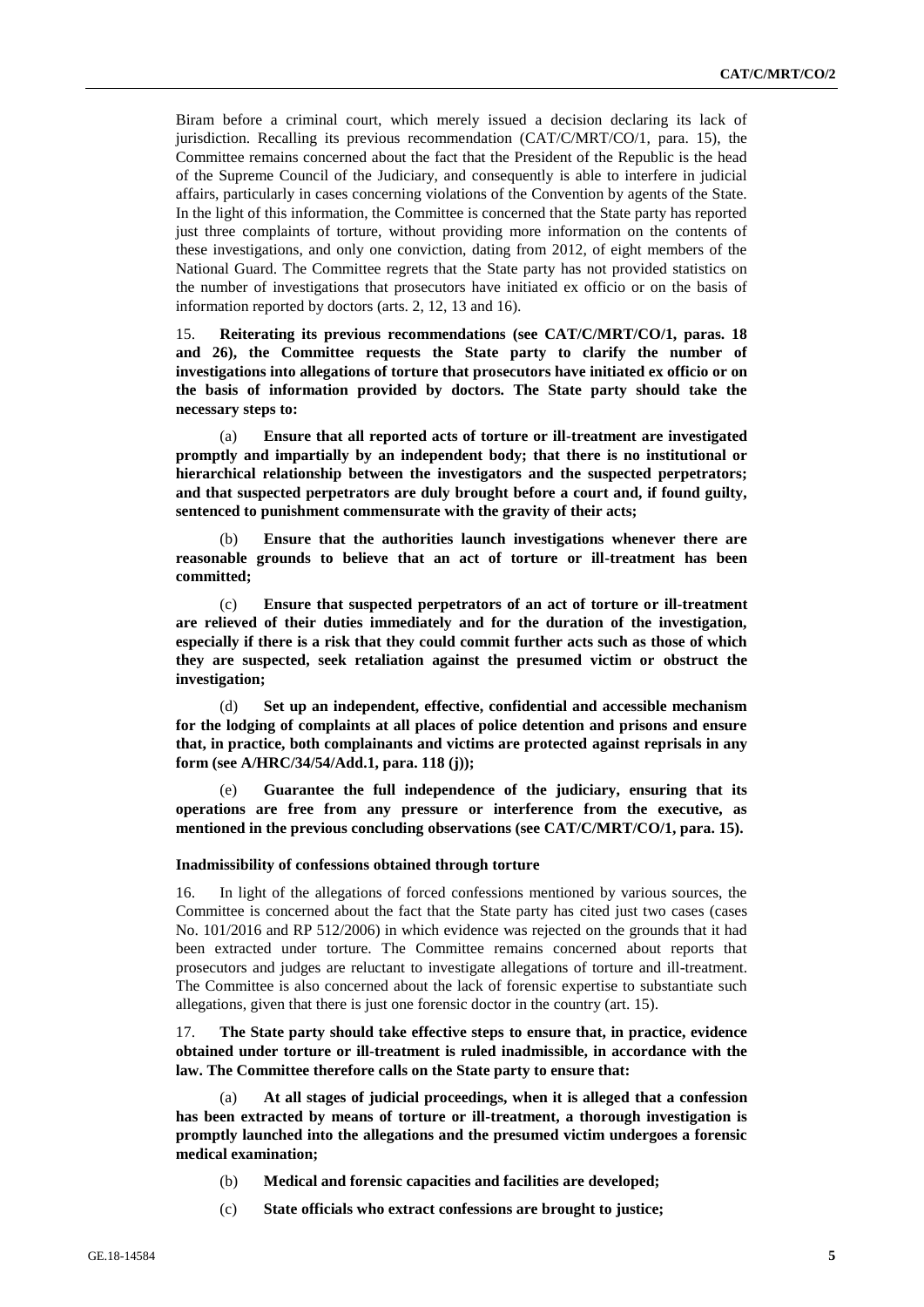(d) **Judges are trained in ways of verifying the admissibility of confessions and in the obligation to open investigations when allegations of torture are brought to their attention, and that penalties are imposed on those who do not take the necessary measures in the course of judicial proceedings.**

#### **Conditions in detention**

18. Recalling its previous recommendation (see CAT/C/MRT/CO/1, para. 22), the Committee notes with concern that 7 of the country's 18 detention centres remain overcrowded. It is also concerned about the high number of people held in pretrial detention (38 per cent), despite the progress made in promoting alternative measures, and at the low proportion of cases — only 8.7 per cent — in which sentences have been adjusted, which aggravates the problem of overcrowding. Although the authorities have transferred convicted prisoners to the prisons of Aleg, Nouadhibou and Bir Moghrein, which provide more space, the Committee notes with concern that these prisons are inaccessible to the prisoners' families owing to the distances involved and difficulties with transport. It takes note of plans for prison construction and refurbishment but remains concerned about the fact that, according to the national mechanism for the prevention of torture, 11 centres are residential houses converted into prisons and have numerous defects as regards sanitation, safety, cleanliness and hygiene. According to the State party, the unsuitability of the facilities also makes it difficult to separate convicted prisoners from pretrial detainees, prisoners of conscience from ordinary prisoners and children from adults, particularly in the women's prison. Although there have been some improvements over recent years, the Committee remains concerned about reports of unhealthy living and sanitary conditions, poor quality food, restrictions on access to water and family visits, including as a collective punishment, and inadequate access to the open air, to schooling, to vocational training and to work. The Committee is also concerned about the limited access to health care, particularly in the case of seriously ill prisoners, such as Ahmed Ould ElHadrami, the failure to isolate prisoners suffering from contagious diseases and the lack of dental or psychiatric treatment (arts. 2, 11 and 16).

19. **The Committee calls on the State party to intensify its efforts to bring conditions of detention into line with the United Nations Standard Minimum Rules for the Treatment of Prisoners (Nelson Mandela Rules), and in particular to:**

(a) **Reduce prison overcrowding by making greater use of measures for the adjustment of sentences, such as parole, and alternative, non-custodial penalties, as recommended by the Special Rapporteur on torture and other cruel, inhuman or degrading treatment or punishment (see A/HRC/34/54/Add.1, para. 118 (b));**

Adopt and monitor the impact of the necessary measures, including the **provision of training for judges, to promote a more extensive use of alternatives to pretrial detention, with a view to ensuring that such detention is imposed only in exceptional circumstances and for limited periods, on the basis of the criterion of necessity and having regard to individual circumstances;**

(c) **Guarantee that detainees are placed in the facilities that are closest to their home, subject to prison capacity;**

(d) **Continue to implement plans to develop prison infrastructure, ensuring that sanitary and hygiene conditions, food and access to drinking water are adequate and that the facilities are equipped to enable detainees to take exercise (see A/HRC/34/54/Add.1, para. 118 (i));**

(e) **Prohibit collective punishment, particularly in the form of restrictions on access to drinking water and family contacts;**

(f) **Guarantee strict separation of pretrial detainees from convicted prisoners and of children from adults and ensure that they receive appropriate treatment;**

(g) **Ensure that there is a sufficient number of qualified health personnel in the prison health service, in cooperation with the public health services, and, in particular, that proper care is provided to prisoners who are seriously ill or**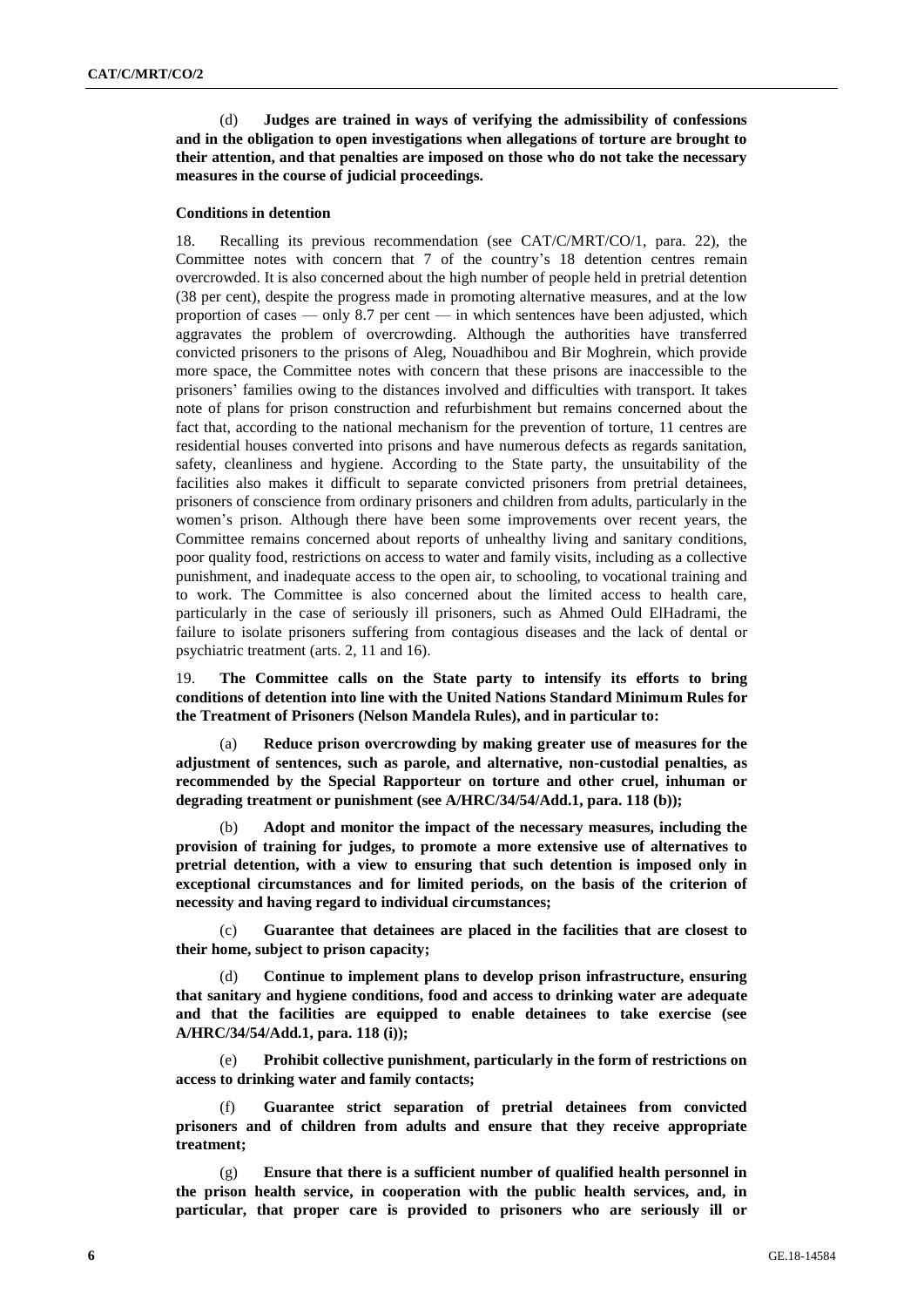**contagious and that prisoners have access to psychiatric and dental specialists and to the appropriate equipment and medicines;** 

(h) **Improve prisoners' access to schooling, to vocational training and to work, with a view to supporting their reintegration into the community.** 

#### **Deaths and allegations of ill-treatment in prison**

20. Although deaths and violence among detainees have decreased over the period under consideration, the Committee remains concerned about allegations that deaths have occurred in suspicious circumstances, as in the case of Mohamed Ould Brahim Maatalla, who died of a heart attack after being arrested by the police. It is also concerned about allegations that autopsies are not carried out in cases of death in detention, owing to a lack of forensic doctors; that there is ill-treatment in prisons, with handcuffing and painful shackling during transfers; and that searches of body cavities are regularly used (arts. 2, 11, 12, 13 and 16).

## 21. **The State party should take the necessary steps to:**

(a) **Ensure that all alleged acts of violence, death and ill-treatment are promptly made the subject of a thorough and impartial investigation, including, in the event of death, an independent forensic examination conducted in accordance with the Minnesota Protocol on the Investigation of Potentially Unlawful Death, that those responsible are brought to justice and, if found guilty, are duly punished and that the victims or their dependants obtain adequate redress;**

(b) **Ensure, in cases where handcuffs are deemed essential and no other form of control can be used, that such handcuffs are not applied excessively tightly and are not used any longer than necessary;**

Seek to replace body searches with the use of metal detectors and, in **cases where a body search is absolutely necessary, to monitor its use closely and ensure that it is conducted only by trained staff of the same sex as the prisoners and that it is not degrading for them, as provided for under rules 50–53 and 60 of the Nelson Mandela Rules.**

#### **Disciplinary regime**

22. The Committee is concerned about information provided by the State party indicating that decisions on solitary confinement are taken by the prison director, that such confinement may be imposed for 23 hours a day for up to 15 consecutive days and that, if discipline necessitates a harsher punishment, the period may be extended to 60 days. It is also concerned about information that the National Guard, which is a paramilitary body responsible for prison security, reportedly has full discretion to impose disciplinary measures. The Committee also wishes to express its concern about the system of selfmanagement by "yard chiefs", who act on instructions from National Guard officers, whereby certain prisoners control access to services and the living conditions of the other prisoners. It notes, however, that there are plans to establish a specialized prison guard service within the prison administration (arts. 11 and 16).

23. **The State party should take the necessary legislative and administrative measures to ensure that practices relating to the disciplinary regime are in conformity with international standards, particularly rules 36–46 of the Nelson Mandela Rules. In particular, it should:**

(a) **Ensure that solitary confinement is used as a measure of last resort, imposed for as short a period of time as possible and never for more than 15 consecutive days, and that it is subject to strict conditions of monitoring and judicial review;**

Guarantee that the right to a regular procedure is always respected in **disciplinary procedures undertaken against prisoners and establish a competent independent body to review disciplinary decisions, as mentioned in the previous concluding observations (see CAT/C/MRT/CO/1, para. 15 (d));**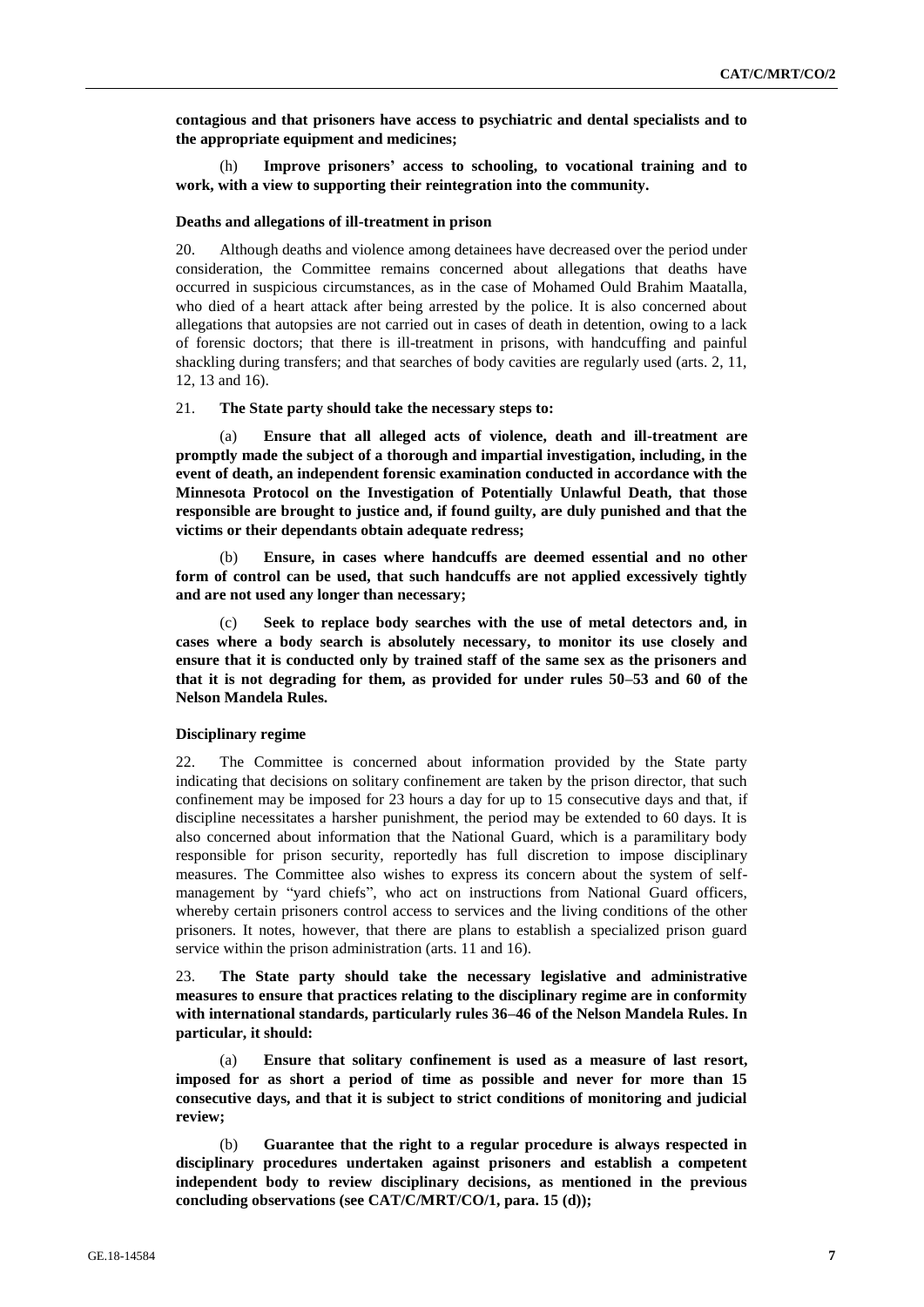(c) **Establish, as soon as possible, a specialized prison service with civilian status and, meanwhile, investigate situations of self-management in prisons in order to prevent abuse and corruption and to ensure that prisoners are treated on an equal footing;**

(d) **Ensure that any official who does not respect these rules is the subject of appropriate criminal and/or disciplinary penalties.**

## **Amnesty for events that occurred during the period of "unresolved humanitarian issues"**

24. The Committee takes note of the information provided by the State party to the effect that a memorandum of understanding has been signed to provide for the compensation of widows of army officers killed during the period of "unresolved humanitarian issues" and notes that the State party acknowledged its responsibility at a commemorative event. It does, however, consider it a cause for concern that, despite the Committee's recommendations in its previous concluding observations (see CAT/C/MRT/CO/1, para. 19), the State party is not planning to amend the Amnesty Act, No. 92-93, so that it can investigate allegations of acts of torture and ill-treatment during that period, and allow victims and their dependants access to a remedy. It is also concerned about reports of reprisals against victims, their dependants and human rights defenders when they attempt to commemorate violations committed during that period (arts. 2, 12, 13, 14 and 16).

25. **The Committee recalls its previous recommendation (see CAT/C/MRT/CO/1, para. 19) and calls on the State party to:**

(a) **Amend the Amnesty Act, No. 92-93, and revoke any amnesty for acts of torture or ill-treatment committed during the period of "unresolved humanitarian issues", or for any other offences, in order to facilitate investigations and prosecutions and allow all victims and their dependants access to civil proceedings for compensation and the fullest possible rehabilitation;**

(b) **Ensure the protection of victims, their families and other persons acting on their behalf against any reprisals carried out against them for exercising their legitimate right to redress.**

## **Acts of intimidation, arbitrary detention and obstacles to human rights defenders' cooperation with the Committee**

26. Although the State party maintains that human rights defenders are "not subjected to any intimidation, harassment or arbitrary detention" (see CAT/C/MRT/Q/2/Add.1, para. 55), the Committee remains concerned about consistent reports of acts of intimidation and threats against human rights defenders and bloggers which have not been investigated, as in the case of Mekfoula Brahim. The Committee is also concerned about reliable reports, including information from the Working Group on Arbitrary Detention, that a large number of human rights defenders, mainly anti-slavery activists, have been arbitrarily arrested and sometimes even subjected to torture, and subsequently prosecuted on vaguely formulated charges, as in the case of 13 members of l'Initiative pour la résurgence du mouvement abolitionniste. The Committee considers it a cause for concern that some of them, despite having served their sentences, are still being held indefinitely in administrative detention for security reasons, without the possibility of informing their families of their place of detention, as in the case of Mohamed Mkhaïtir. It also notes with concern reports indicating that, on the pretext of checking their visas, the authorities detained five human rights defenders who intended to cooperate with the Committee during its consideration of the State party's second periodic report (arts. 2, 12, 13 and 16).

## 27. **The State party should:**

Refrain from arresting and prosecuting human rights defenders who **engage in legitimate activities, for very vaguely defined offences;**

(b) **Unconditionally release all human rights defenders who are in arbitrary detention, including Mohamed Mkhaïtir, as recommended by the Working Group on**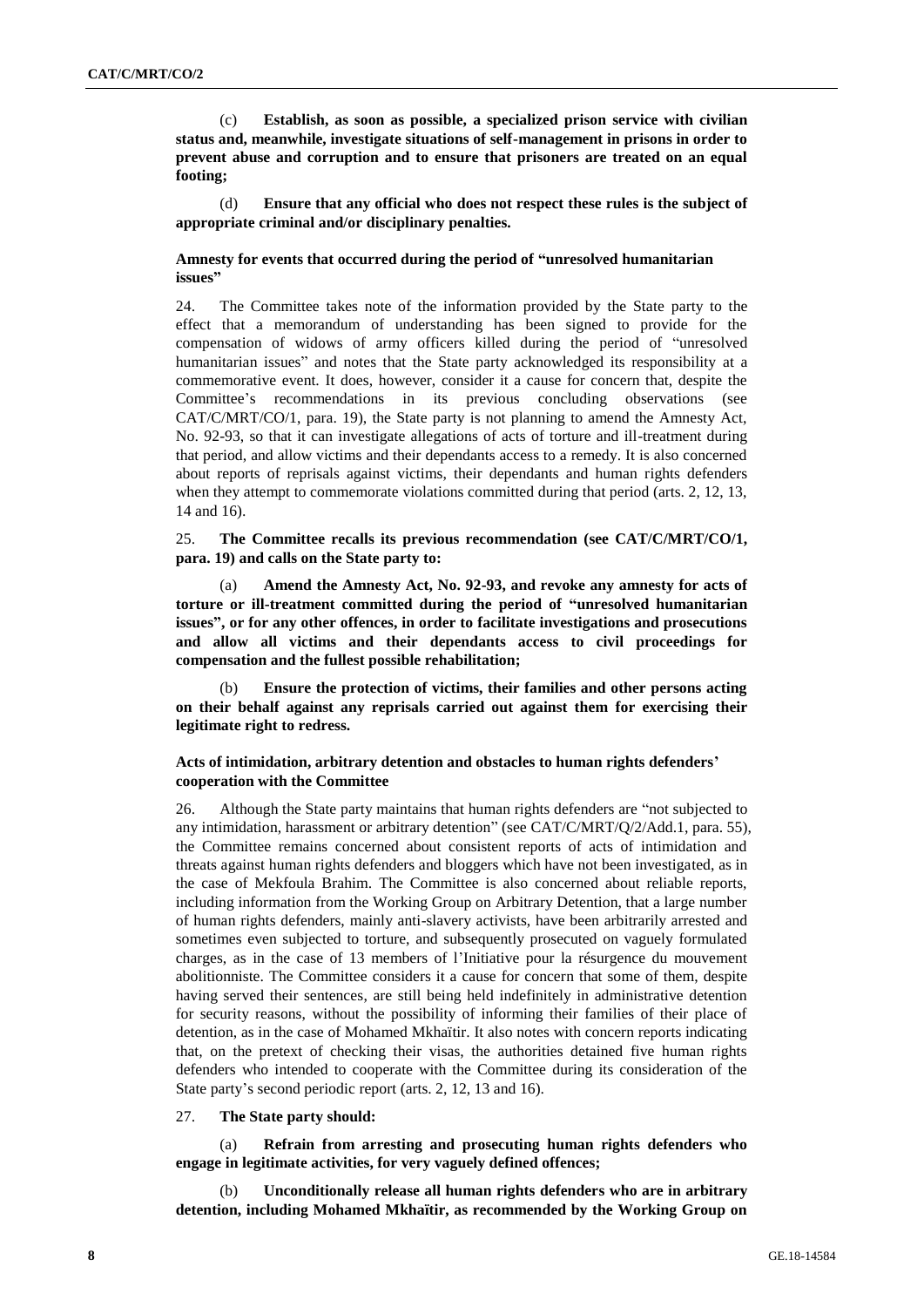**Arbitrary Detention (A/HRC/WGAD/2017/90, A/HRC/WGAD/2017/35 and A/HRC/WGAD/2016/36), and provide the victims with the appropriate redress;**

(c) **Ensure that all human rights violations committed against human rights defenders, including Mekfoula Brahim, are thoroughly and impartially investigated as quickly as possible, that those responsible are prosecuted and sentenced to penalties commensurate with the seriousness of their acts and that the victims receive redress;**

(d) **Protect from any possible reprisals members of civil society who cooperated with the Committee during the consideration of the second periodic report.**

#### **National Human Rights Commission**

28. The Committee notes with concern that, despite the amendments introduced in July 2017 to the Act establishing the National Human Rights Commission (Act No. 2017-016), the Accreditation Subcommittee of the Global Alliance of National Human Rights Institutions recommended in November 2017 that the Commission should be downgraded to B status, principally owing to the lack of transparency in its selection process and its lack of independence from the executive (art. 2).

29. **The State party should take the necessary measures, including at the legislative level, to:**

(a) **Establish a clear, transparent and participatory process for selecting members of the Commission based on merit rather than on organizations that individuals represent, and ensure pluralism;**

(b) **Encourage the Commission to make decisions that ensure respect for all human rights in all circumstances and without exception.**

#### **National mechanism for the prevention of torture**

30. Noting the promulgation of Act No. 034/2015 establishing the national mechanism for the prevention of torture, the Committee shares the concerns raised by the Subcommittee on Prevention of Torture and Other Cruel, Inhuman or Degrading Treatment or Punishment in the public report on its visit to Mauritania (see CAT/OP/MRT/2, paras. 29–32 and 36) concerning: (i) the selection committee's lack of independence in the selection process for members, which is overseen by the President of the Republic, and the fact that the Secretary General of the national mechanism for the prevention of torture is appointed by decree of the Council of Ministers; (ii) the fact that members of the national mechanism for the prevention of torture receive only a cash allowance; and (iii) the mechanism's lack of budgetary independence and insufficient financial resources (arts. 2 and 11).

31. **The State party should take the necessary measures, including at the legislative level, to guarantee that (see CAT/OP/MRT/2, paras. 34, 39 and 43):**

(a) **Members are appointed following a transparent, inclusive and participatory process and that the national mechanism for the prevention of torture can recruit its own staff, including its Secretary General;**

(b) **Members of the national mechanism for the prevention of torture receive an adequate salary;**

(c) **The national mechanism for the prevention of torture has genuine budgetary independence and the resources needed to effectively fulfil its mandate, including the resources needed to introduce a programme of regular, unannounced visits to places of detention.** 

#### **Excessive use of force by law enforcement officials**

32. While noting the State party's claim that all demonstrations during the period under review occurred without incident, the Committee remains concerned about consistent reports of demonstrators being dispersed through the excessive use of force by law enforcement officers, which led, for example, to the fatal shootings of Lamine Mangane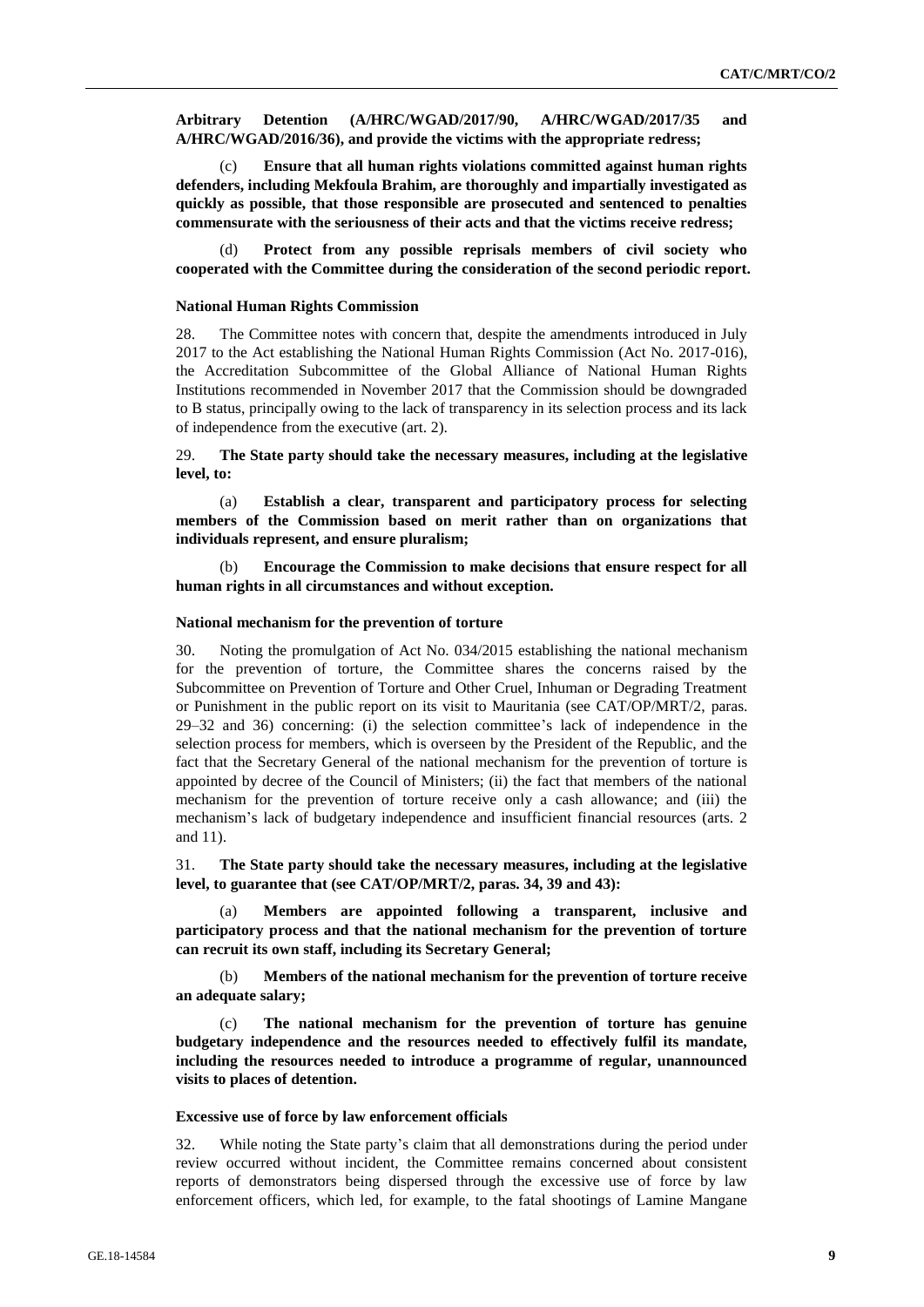and Ramdhane Ould Mohamed. It is also concerned about reports of excessive use of force during checks on foreign nationals, particularly against foreign fishermen on Mauritanian vessels. Although the State party has indicated that no complaints have been filed, the Committee regrets that the State party has not responded to requests for information as to whether investigations have been initiated ex officio into the allegations of excessive use of force, ill-treatment and torture by law enforcement officials during demonstrations in January 2015, on 29 February 2016, in June 2016, in April 2017 and on 28 November 2017, as well as during checks on foreign nationals (arts. 2, 12, 13 and 16).

#### 33. **The State party should:**

(a) **Ensure that all allegations of excessive use of force, torture and illtreatment, as well as of extrajudicial killings, by State agents during demonstrations and checks on foreign nationals are investigated promptly, thoroughly and impartially, that those responsible are prosecuted and, if found guilty, are punished, and that the victims obtain redress;**

(b) **Bring legislative and regulatory provisions governing the use of force into compliance with international standards and ensure that law enforcement agents first use non-violent measures before using force when conducting demonstration and immigration control operations and that they respect the principles of legality, necessity, proportionality and accountability;**

(c) **Increase its efforts to systematically provide training to all law enforcement officials on the use of force, especially in the context of demonstrations and immigration, taking due account of the United Nations Basic Principles on the Use of Force and Firearms by Law Enforcement Officials.**

#### **Death penalty and corporal punishment**

34. The Committee notes with concern that the Criminal Code still contains provisions authorizing corporal punishment for crimes punishable by *hadd* penalties (public stoning to death, whipping and amputation), for some of which there is no statute of limitations, as well as by *qisas* penalties and blood money (*diya*), where the principle of retaliation is applied in cases of violence against an individual's physical integrity, and the punishment or pardon is left to the discretion of the victim or their family, in exchange for a payment. The Committee is also concerned about the provisions of article 303 of the Criminal Code, which stipulates that "there is neither crime nor offence when the homicide, wounds and blows have been ordered pursuant to the law, by a legitimate authority". The Committee is concerned about the recent amendment to article 306 of the Criminal Code rendering the death penalty mandatory for acts qualified as apostasy, with no possibility for those concerned to repent or appeal. While there is a de facto moratorium on the death penalty and corporal punishment, the Committee remains concerned about their persistence in the law and their possible use in future. It is also concerned about reports indicating that several people sentenced to deprivation of liberty along with corporal punishment, and who have already served their prison sentences, are still being detained, as the corporal punishment has not been carried out and they have not received a pardon from the victims (arts. 2 and 16).

35. **The Committee recalls its previous recommendation (see CAT/C/MRT/CO/1, para. 20) and calls on the State party to: (i) amend the Criminal Code to bring it into compliance with the State party's obligations under the Convention and other international standards, in particular by abolishing** *hadd* **and** *qisas* **penalties and the use of blood money (***diya***); (ii) annul or commute corporal punishments already handed down; (iii) release those persons whose corporal punishments have not been carried out; and (iv) ensure that victims or their survivors obtain adequate redress. The Committee also recommends that the State party abolish the death penalty and commute death sentences to prison sentences.**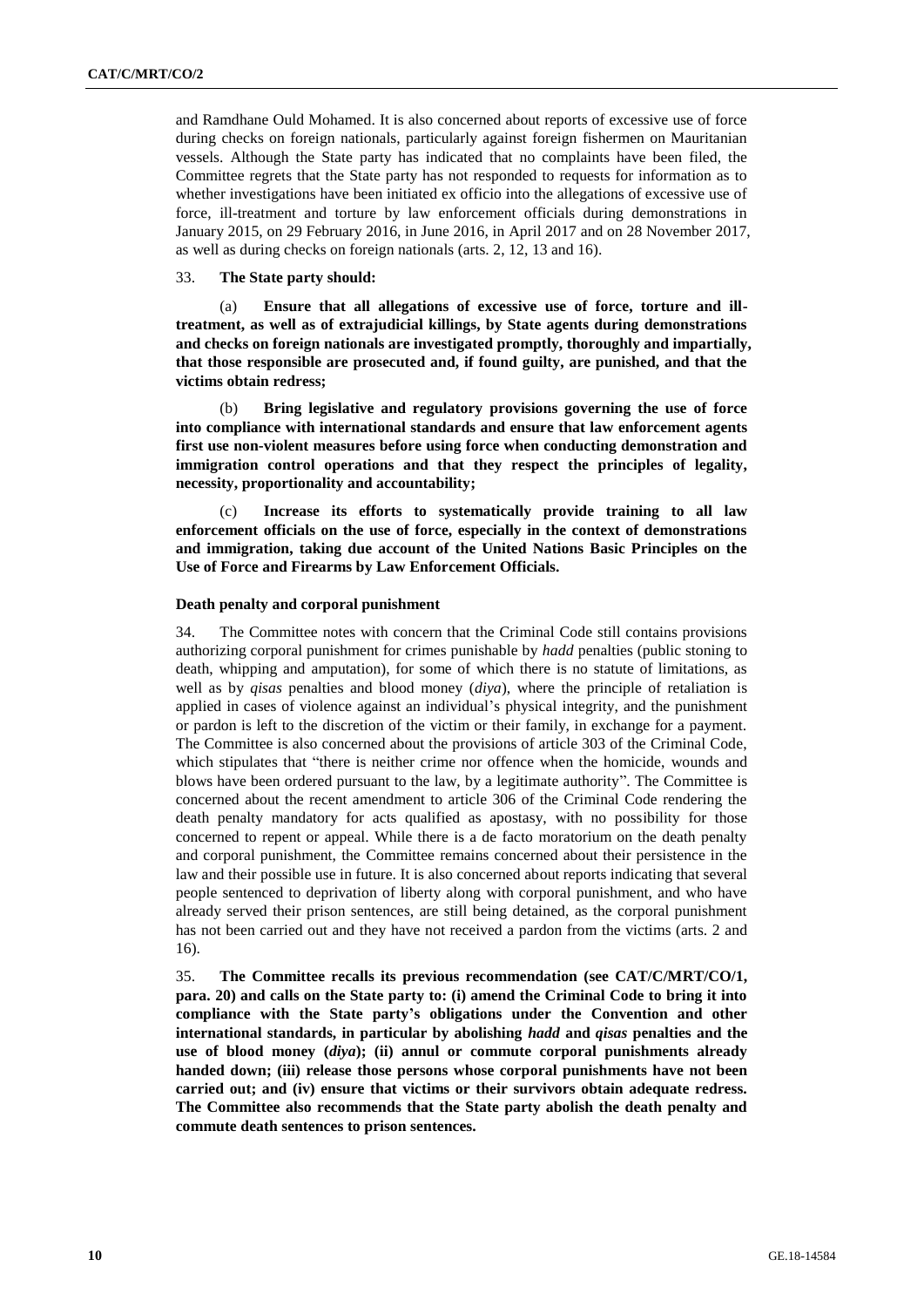#### **Redress**

36. Notwithstanding the fact that Act No. 2015-033 on combating torture entitles victims to redress, the Committee remains concerned about the lack of information on the redress provided for victims of torture and on rehabilitation programmes (art. 14).

37. **The Committee draws the State party's attention to general comment No. 3 (2012) on the implementation of article 14 by States parties and urges the State party to:**

(a) **Take the necessary legislative and administrative measures to ensure that victims of acts of torture and ill-treatment have access to effective remedies and redress, including in cases where the perpetrator has not been identified;**

Fully assess the needs of victims of acts of torture and ensure that **specialized rehabilitation services are readily available, either by directly providing services in this area or by granting funding to other services, including those run by non-governmental organizations.** 

### **Non-refoulement**

38. While noting that the bill on the right to asylum will be reviewed by the Government in preparation for its submission during the next parliamentary session, the Committee notes with concern that the bill has been pending approval since December 2016. It regrets that it has not received information as to whether the bill and legislation governing the extradition and deportation of undocumented migrants recognize the principle of nonrefoulement on the basis of the risk of being subjected to torture. Although the State party claims that the deportation process complies with all procedural safeguards, the Committee remains concerned about reports that the State party has allegedly carried out collective deportations of undocumented migrants and refugees, suggesting that the principle of nonrefoulement is not respected, as indicated by the Special Rapporteur on torture and other cruel, inhuman or degrading treatment or punishment (see A/HRC/34/54/Add.1, para. 37) (arts. 3 and 11).

### 39. **The State party should:**

(a) **Speed up the legislative procedure for the adoption of the bill on the right to asylum in Mauritania and ensure that the bill and the laws governing the extradition and deportation of undocumented migrants give full effect to the principle of non-refoulement set out in article 3 of the Convention;**

(b) **Increase its efforts to systematically provide training to all police officers and border agents on asylum procedures and on the need to respect the principle of non-refoulement in order to prevent forced expulsions of migrants and refugees.**

## **Training**

40. While noting that several awareness-raising seminars have been organized, the Committee is concerned about the absence of appropriate, ongoing training on the Convention and on the legal provisions relating to torture. The Committee is also concerned about reports according to which there are no doctors who have received training on the Manual on the Effective Investigation and Documentation of Torture and Other Cruel, Inhuman or Degrading Treatment or Punishment (Istanbul Protocol) (art. 10).

#### 41. **The State party should:**

(a) **Continue its efforts to regularly and systematically raise awareness of and provide training on the Convention, on Act No. 2015-033 on combating torture and on non-coercive interviewing methods for all persons involved in the detention, interrogation and handling of persons deprived of their liberty, and particularly the police, gendarmerie and National Guard;**

(b) **Ensure that all relevant staff, including medical personnel, are specifically trained to identify and document cases of torture and ill-treatment, in accordance with the Istanbul Protocol;**